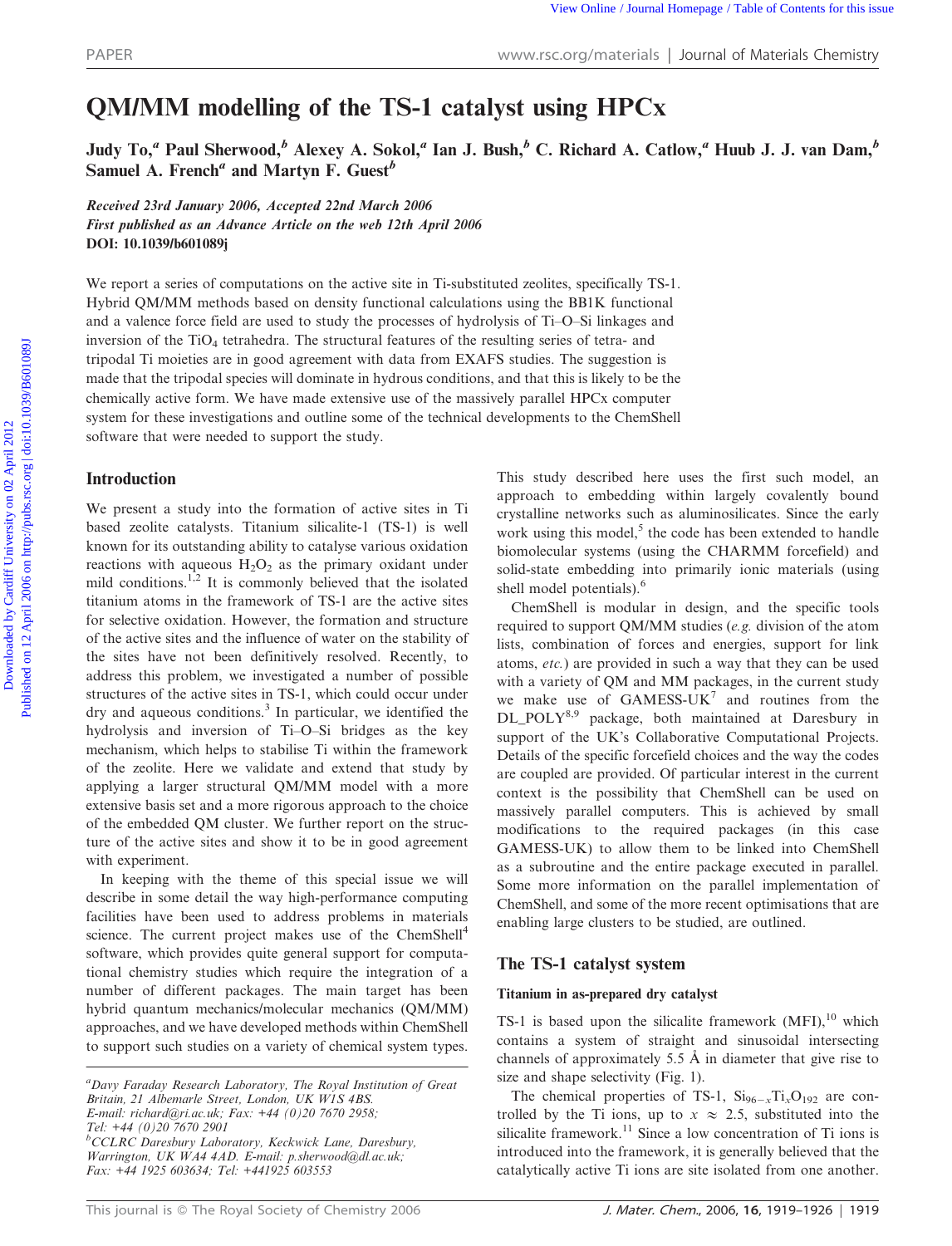

Fig. 1 Structure of TS-1, Si (grey) and Ti (black) tetrahedra connected via oxygen bridges (white).

Ti substituted zeolites in anhydrous conditions are characterised by:

• XRD measurements, which demonstrate that the unit cell parameters of silicalite expand linearly with Ti content when Ti atoms are inserted into the framework.<sup>12</sup>

• The UV-vis spectra revealing a well-defined absorption band at  $\sim$  48 000 cm<sup>-1</sup>, which is absent from silicalite. This signal is characteristic of tetrahedral Ti and corresponds to a charge transfer from the oxygen ligand to the Ti centre in the TiO<sub>4</sub> unit.<sup>11,13</sup>

• The absence of an UV-vis absorption band at 30 000  $\text{cm}^{-1}$ , which is characteristic of octahedral extra-framework Ti ions  $(TiO<sub>2</sub>)$ .<sup>11</sup>

• The XANES spectrum recording a narrow peak at 4967 eV, which can only be explained in terms of the Laporte allowed  $A_1 \rightarrow E$  characteristic transition of the  $(1s)^2 \rightarrow (1s)^1 (3d)^1$  excitation in tetrahedral [TiO<sub>4</sub>] structures.<sup>14</sup>

 $\cdot$  The Ti(2p) XPS peak at 459.8 eV, which has been assigned to tetrahedral framework Ti.<sup>2</sup>

• The absence of the XPS peak at 458.3 eV, which is indicative of extra-framework Ti species.<sup>2</sup>

• Both infra-red and Raman spectra recording a band at 960 cm<sup> $-1$ </sup> (absent in silicalite),<sup>15</sup> which has been attributed to the stretching vibration of the Si–O bond in Si–O–Ti bridges, or more recently to the Ti–O–Si stretch.<sup>16</sup>

It should be noted that the interpretation of the IR band in the last point has been a matter of debate.<sup>17</sup> Originally, it was first attributed to the Si–O stretching vibration, but later it was found that titanyl (Ti=O) and silanol (Si-OH) groups also resonate in the same frequency region.<sup>15</sup> Emission excitation spectra indicate that, contrary to previous assertions, the 960  $\text{cm}^{-1}$  band corresponds to the Ti–O–Si stretching mode in  $TS-1.16$ 

## The rôle of water and structure of active sites

Both theory and experiment agree that the titanium centres in TS-1 are tetravalent and four-coordinate in anhydrous conditions. However, experiment shows that when exposed to adsorbates such as water, the Ti increases its coordination number reversibly from four to five or  $s$ ix:<sup>2,18</sup>

• The absorption band in the UV-vis spectrum, which decreases in energy from 48 000–50 000  $cm^{-1}$  in the dehydrated form to 42 000 cm<sup>-1</sup> on addition of H<sub>2</sub>O. This band is assigned to charge-transfer transitions between the new ligand and Ti ions and is consistent with an increase in the Ti coordination shell.<sup>19</sup>

• The IR band shifts from  $960 \text{ cm}^{-1}$  under anhydrous conditions to 975 cm<sup>-1</sup> on addition of H<sub>2</sub>O.<sup>20</sup>

• EXAFS studies demonstrate that the Ti-O-Si distances of the four framework bonds undergo a stretch of 0.02 Å upon adsorption of  $H_2O.21$ 

• XANES data indicate a change in the local geometry from a tetrahedral to octahedral type similar to that observed in anatase.<sup>20</sup>

Thus, the ability of Ti to change its coordination number between four and six is widely accepted, but how this occurs in the zeolite framework is not fully understood. It has been reported that the coordination expansion takes place with the hydrolysis of the Ti–O–Si bridges forming Ti–OH and Si–OH groups.<sup>17</sup> In fact, experimental data from IR and  $^{17}O$  MAS NMR of TS-1 treated with isotope-labelled water have confirmed the formation of Ti–OH in hydrated TS-1.<sup>22</sup> Furthermore, Lamberti et al. reported that even for samples dehydrated in a carefully controlled atmosphere at 400 K, a considerable fraction of sites exhibit the substitution of a bridged oxygen with two OH groups.<sup>11</sup> This observation is further supported by a parallel photoluminescence study, where the presence, in both emission and excitation spectra, of two distinct bands clearly indicates two structurally different Ti sites.<sup>23</sup>

Tri-, bi-, and monopodal structures have been suggested as representative of the active sites in (an)hydrous titanosilicates, arising from the progressive hydrolysis of a tetrapodal T-site. The terms tetra-, tri-, bi-, and monopodal indicate four, three, two and one Ti–O–Si bridges anchoring the metal to the silica framework, respectively (Fig. 2). An alternative bipodal titanyl



Fig. 2 Proposed models of tetrahedral Ti sites in (an)hydrous titanosilicalites.29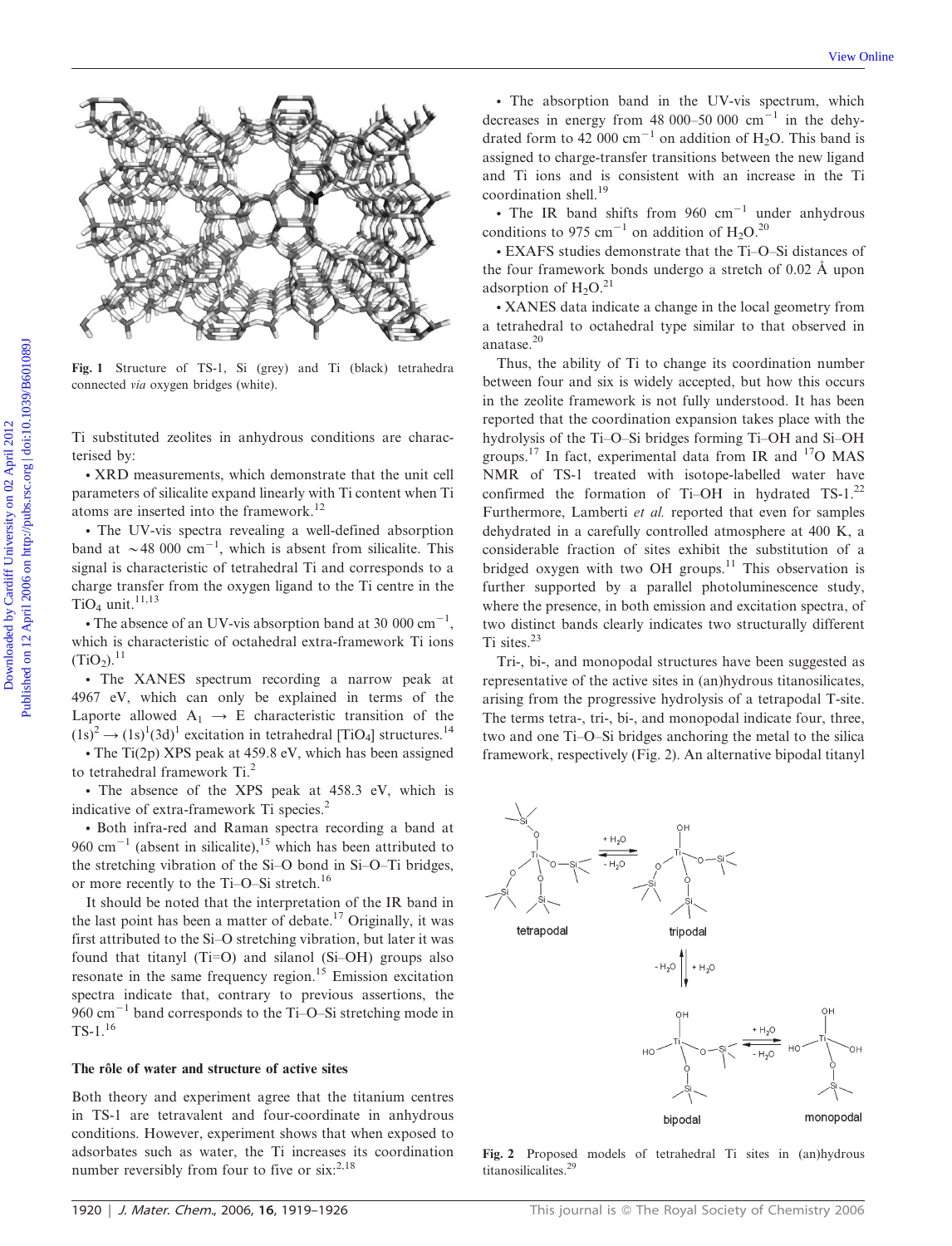model with a dangling Ti=O group has also been advanced in the literature<sup>24</sup> but did not find experimental support.

It is generally not possible to differentiate experimentally the proposed models (except for the titanyl model since  $Ti=O$ should be about 0.1 Å shorter than a  $Ti-O$  bond to a tetrahedrally coordinated Ti). For example, in an attempt to distinguish between tetrapodal and tripodal environments Gleeson et al. performed a more detailed EXAFS investigation on a series of TS-1 catalysts with different Ti contents, $2<sup>5</sup>$  where both tetra- and tripodal structural models were used to simulate the EXAFS spectra with similar success.

The early computational work on tetrahedral Ti centres was based on generic clusters, and therefore there was no real distinction of the active sites between micro- and mesoporous silicas.<sup>26</sup> In particular, Sinclair *et al.* proposed that the actual catalytic site in Ti-MCM-41 is the tripodal complex and that an appreciable concentration of bipodal complexes would also be present. Several theoretical cluster studies investigated the adsorption of water and found that the expansion of the tetrahedral Ti sites to a coordination of five or six is an energetically favourable process.<sup>26–28</sup> To account for framework constraint effects in a crystalline environment, Zicovich-Wilson et al. performed periodic Hartree–Fock calculations on H2O physisorption (hydration) and hydrolysis on Ti-chabazite, the unit cell of which is significantly smaller than that of Ti-silicalite.<sup>29</sup> Upon addition of H<sub>2</sub>O, physisorption was found to be more energetically favoured than hydrolysis, however, the activation barrier of about 84 kJ mol<sup> $-1$ </sup> for hydrolysis indicated that the reaction is kinetically possible at usual working temperatures, as for instance, during the calcination of the samples. Similarly, QM/MM calculations by Ricchiardi et al. found that insertion of one or two  $H_2O$ molecules into the coordination sphere of Ti is energetically favourable, whereas the hydrolysis of one Ti–O–Si bridge is an endothermic process.<sup>30</sup> These calculations suggested that when the Ti–O–Si or Si–O–Si bridges are broken, the rearrangement of the local structure is not favoured by framework constraints and therefore more accessible Ti sites are not formed. More recently, Damin et al. studied the interaction of one  $H_2O$  with Ti-zeolites, adopting both finite clusters and embedded clusters as models of the Ti site. $31$  The authors reported a substantial enhancement in the binding energy of water, rising from 2.1 kJ mol<sup>-1</sup> for the unconstrained Ti(OSiH<sub>3</sub>) cluster to 16.9 kJ mol<sup>-1</sup> for the embedded TiSi<sub>17</sub>O<sub>26</sub>H<sub>20</sub> cluster. These results highlight the important role played by the zeolitic framework constraints in enhancing the reactivity of Ti centres toward H2O molecules. More recently, there also appeared a number of studies of the hydration of tetrapodal Ti sites (see for example ref. 32). Download with a duarging TTO group has also been advanced in structures in silice, For example, it has been positive of the Rief and the Rief and the Systems of the stress of a stress of a stress of a stress of a stress of

We have undertaken a series of calculations on the proposed models aiming to identify the lowest-energy structures, thus pinning down the actual active sites in the catalysts, but also providing starting models for refinement of experimental data. The work is focused on the effect that hydrolysis has on the geometry, coordination and stability of the Ti sites.

The highlight of this work is the proposal of a new model of the tetravalent Ti site, which is based on the hydrolysis and inversion of tetrahedral sites in the zeolite. The characteristic features of this model are closely related to a number of

structures in silica. For example, it has been postulated that the hydrolysis step during silica synthesis occurs through an  $S_N$ 2 mechanism with inversion of a silicon tetrahedron.<sup>33</sup> A similar mechanism was reported for positively charged oxygen vacancy defects  $(E'$  centres) in  $\alpha$ -quartz and amorphous silica. $34,35$  It was suggested that the E' centre undergoes a distortion to a stable puckered configuration, which is accompanied by a large relaxation of the Si atoms adjacent to the oxygen vacancy. Recently, Sokol et  $al$ <sup>36,37</sup> advanced the hydrolysis and inversion model for the stabilisation of intrinsic defects, e.g. vicinal disilanols and trigonal Al species, in hydrated siliceous and aluminosilicate zeolites.

#### Computational approach

In this section we outline some aspects of the models implemented in ChemShell<sup>5,6</sup> and their implementation on HPCx.

#### QM/MM methodology

GAMESS-UK was used for the calculation of the energy and gradient of the QM parts, and for the MM part we used the internal MM functionality of ChemShell, which is constructed using routines from the DL\_POLY package<sup>8,9</sup> with additional code added to deal with the zeolite forcefield. The QM/MM model is of the electrostatic embedding type (model B in the classification of Bakowies and Thiel<sup>38</sup>), which means that the electrostatic potential from the classical part of the system is included in the 1-electron Hamiltonian of the QM calculation. The calculations make use of finite MM clusters, rather than performing calculations of the infinitely repeating periodic system. This is partly for reasons of computational convenience, as it avoids the need to introduce code for Ewald summation into the QM/MM coupling calculation. However, the approach also has the desirable characteristic that we are modelling a very dilute defect, in which the active sites do not interact, and this is usually an appropriate model for real catalytic systems. Electrostatic embedding approaches which involve QM and MM regions connected by bonds necessarily require careful treatment of the interface region. This issue has been discussed in some detail,<sup>6</sup> and a number of treatments are in use. The current model involves the termination of the QM region by capping hydrogen atoms, forming terminal Si–H and O–H groups. The boundary region is showed schematically in Fig. 3, Q and M label quantum and molecular mechanically modelled atoms respectively, and the numbers denote the number of bonds distant from the QM/MM boundary.



Fig. 3 Charge shift termination of the QM region.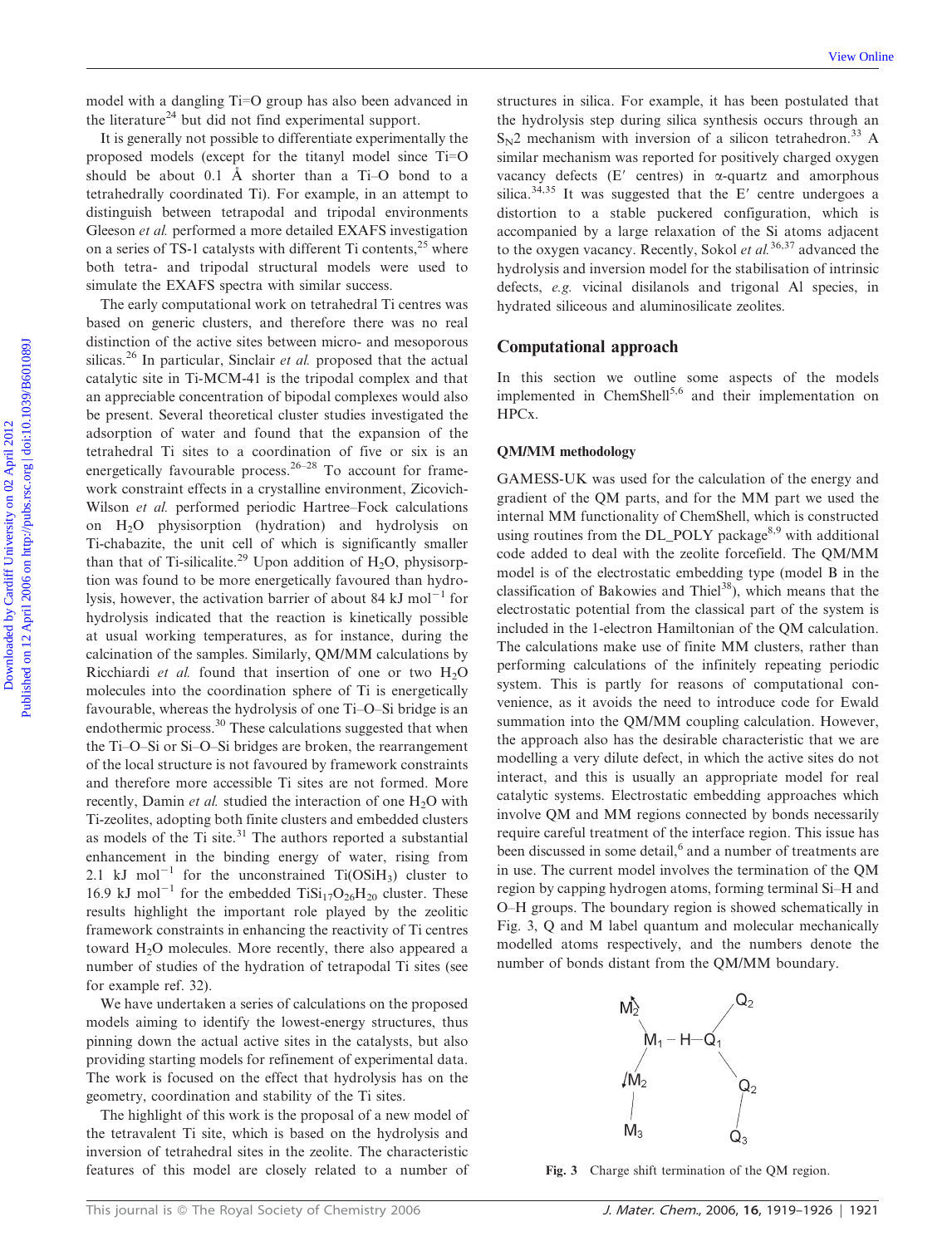The first step in building the QM/MM model is to remove classical charges from the centres which are to be treated quantum mechanically, ensuring that the total charge removed from the system is the same as the charge of the QM cluster that is going to be used, usually this is zero for simple clusters comprising Si or Ti at the T-sites. To ensure this neutrality the charges on the  $M_1$  centres are also reduced by  $-0.5 \times$  the oxygen charge for each cross-interface bond.<sup>5</sup>

In our zeolite QM/MM model we then delete the classical charge on the  $M_1$  centre, and adjust the charges on any directly connected classical centres  $(M_2)$  to preserve the charge on the classical system, a compensating dipole is added to the  $M<sub>2</sub>$ centres. We refer to this as the ''charge shift'' termination scheme.<sup>5</sup>

#### The parallel implementation of ChemShell

The parallel implementation of ChemShell is complicated by the fact that its main role is to interface other packages; the strategy must enable the parallelisation of these packages to be exploited wherever possible while retaining, as far as possible, the modularity of the overall ChemShell package. The approach taken is to consider the interfaced packages in groups, the first are built into the binary and follow the SPMD parallelisation strategy, in which the same code executes on each node, the second group are executed as stand-alone programs, with communication occurring through files. The first approach is used when interfacing GAMESS-UK (also DL\_POLY, GULP and NWChem) on a massively parallel system, and is described briefly here. The first step in building the QMMM model is to remove<br>
classical charges from the contras which are to be treated a proportize handle is involved, searches a contrast on the pressure which, when rerested with the contras

At the centre of ChemShell lies a Tcl<sup>39</sup> interpreter and no attempt has been made to parallelise this. The standard Tcl source code is used, and it is executed only on one processor, that is processor 0. After the initial handshaking required by the message passing software, the remaining processors then enter a message passing receive call, at which point they block until a message (originating from processor 0) causes them to either pass control to a parallel subroutine or to exit. The available options are set up at the start of the run, each package interfaced to ChemShell may register the parallel entry point using a C function. As an example, consider the GAMESS-UK interface. Here gamess\_wrap() is a small C function which calls the main program of GAMESS-UK, and the parallel code is compiled using –DMASTERSLAVE to activate the illustrated parts:

```
#ifdef MASTERSLAVE
static int handle:
int register_gamess(){
   int gamess_wrap();
   handle = ParRegisterFunc(gamess_wrap);
   return 0;
\{#endif
```
The resulting integer handle is then stored for future use. The ChemShell input file (based on a Tcl script) is parsed by processor 0 and most commands are then executed in serial fashion, until a parallised module is invoked.

At this point, the ChemShell utility ParExecFunc() with the appropriate handle is invoked, causing a message to be sent to all the processors which, when received, will cause them all to call gamess\_wrap(). In the serial case, gamess\_wrap() is invoked directly.

This mechanism allows ChemShell to comprise a mixture of serial and parallel code, with most I/O and housekeeping occurring on processor 0.

Parallelism within the more loosely interfaced packages is handled differently, codes (such as TURBOMOLE) which run in parallel on workstation clusters can be run as stand-alone jobs, controlled by a serial ChemShell process. On the HPCx system, however, the cost of creating a parallel GAMESS-UK job for every geometry optimisation point would be substantial, due to the overheads associated with reading the binary on all nodes of the machine, and initialisation of the MPI message-passing framework on every node.

#### Optimisation of the parallel code

Here we will discuss some recent optimisation work by the HPCx tera-scaling team (P. Sherwood, I. J. Bush) in which a new version of ChemShell has been built. The work is based on recent developments to the GAMESS-UK code in which ScaLAPACK linear algebra tools have been used to implement a distributed data implementation with reduced I/O requirements. This has necessitated conversion of the parallel communication calls from the rest of the ChemShell from TCGMSG to MPI (a straightforward operation as the standard parallel ports of the relevant component codes, such as DL POLY $8$  and GULP 1.3<sup>40</sup> are based on MPI). The results are shown in Fig. 4, for a zeolite cluster similar to those

#### QM/MM Geometry Optimisation Cycle Time



Fig. 4 Scalability of the HPCx implementation of ChemShell.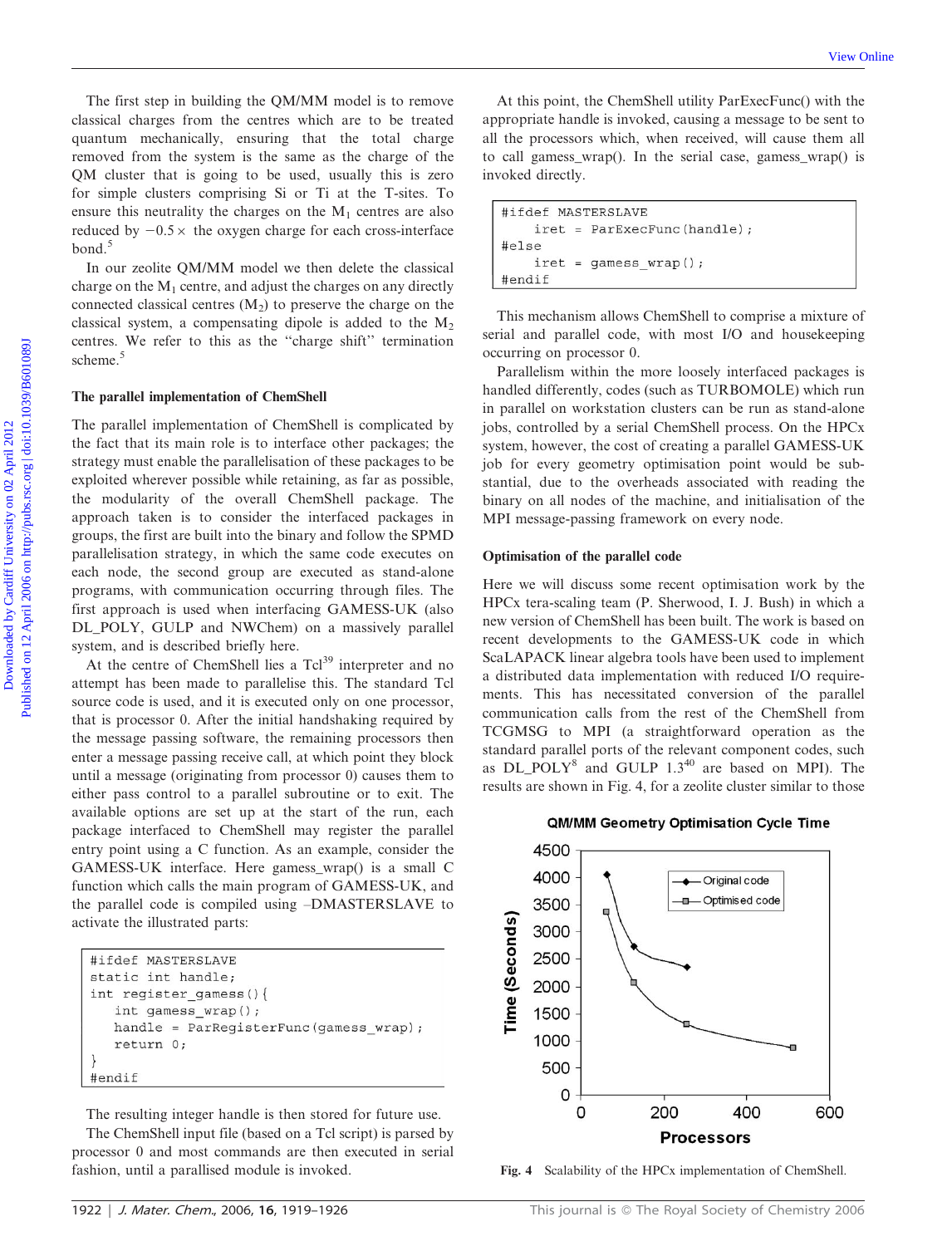used in the current paper but with a larger QM region (157 atoms, 1920 basis functions), where the cycle time as a function of processor count is shown for the original code.

The benefits arise from a variety of sources, but the main benefits are from the improved scalability of the underlying GAMESS-UK version (a better parallel diagonaliser, reduced I/O requirements etc.) and the use of MPI point-to-point communications rather than calls to the low-level communications API (LAPI) as used in the previous version.

#### Choice of model clusters

As neutron diffraction studies show that Ti preferentially occupies a T8 site in silicalite structure, $41$  we focus this work on the hydrolysis of a T8 site only. Six structurally distinct Ti clusters (many of which have been postulated in the literature) are chosen to model the Ti sites in TS-1, as shown in Fig. 5. In addition to the tetrapodal model (Fig. 5a), five possible combinations of the presence of Ti–OH and/or Si–OH groups have been studied. The first has three anchoring Ti–O–Si bridges, with the resulting silanol and titanol groups forming a two-membered ring (counting metal sites only). Thus, the structure which has a five coordinate Ti site will hereafter be referred to as 2MR (Fig. 5b). In the second model the Ti–OH group becomes inverted, which as a result breaks the twomembered ring and reforms the four coordinate Ti site. Further rearrangement of the structure gives rise to a hydrogen bond interaction between the non-inverted silanol group and a framework oxygen adjacent to Ti. This structure will be Used in the current paper bot with a larger QM region denoted as the cripodal (Si-OH) species (Fig. 5:1 The third including the system controls with the original code. Si-OH and Ti-OH groups are inversited and are showed b

denoted as the tripodal (Si–OH) species (Fig. 5c). The third structure is similar to tripodal (Si–OH), except that both the Si–OH and Ti–OH groups are inverted and are placed away from each other. The doubly inverted structure will be called the tripodal species (Fig. 5d). The fourth model has two anchoring Ti–O–Si bridges, with the resulting Ti–OH and Si–OH groups positioned away from each other, forming the bipodal species (Fig. 5e). Similarly the fifth structure has two anchoring Ti–O–Si bridges, however, a titanyl group  $(T_i=O)$  is also present forming a three coordinate Ti. This structure will be referred to as the titanyl species (Fig. 5f).

In all cases, the QM region consisted of the T8 site, atoms within three coordination shells of the T8 site (shell-3) and atoms of the connecting 5- and 10-membered rings (Fig. 6). Only atoms in shell-3 (including the T8 atom), atoms of the connecting 5-membered ring and water molecules, were treated with TZVP basis sets, while the remaining QM atoms, including the terminating H atoms, were described with SV basis sets.<sup>42,43</sup> All atoms that lie within a 10 Å radius of the T8 centre were optimised.

Our calculations using the BB1K functional provided a very accurate description of the electronic structure of localised and paramagnetic defects in silica materials.<sup>44</sup> For this reason, we employed the BB1K exchange correlation functional<sup>45</sup> as implemented within the GAMESS-UK code.<sup>7</sup> The MM region consists of all atoms not treated explicitly in the QM region. Interactions in the MM region were dealt with using the aluminosilicate interatomic potentials of Hill and Sauer<sup>46</sup> with modified charges.<sup>47</sup>



Fig. 5 The six models used to represent the active Ti sites in TS-1: (a) tetrapodal, (b) 2MR, (c) tripodal (Si–OH), (d) tripodal, (e) bipodal, and (f) titanyl.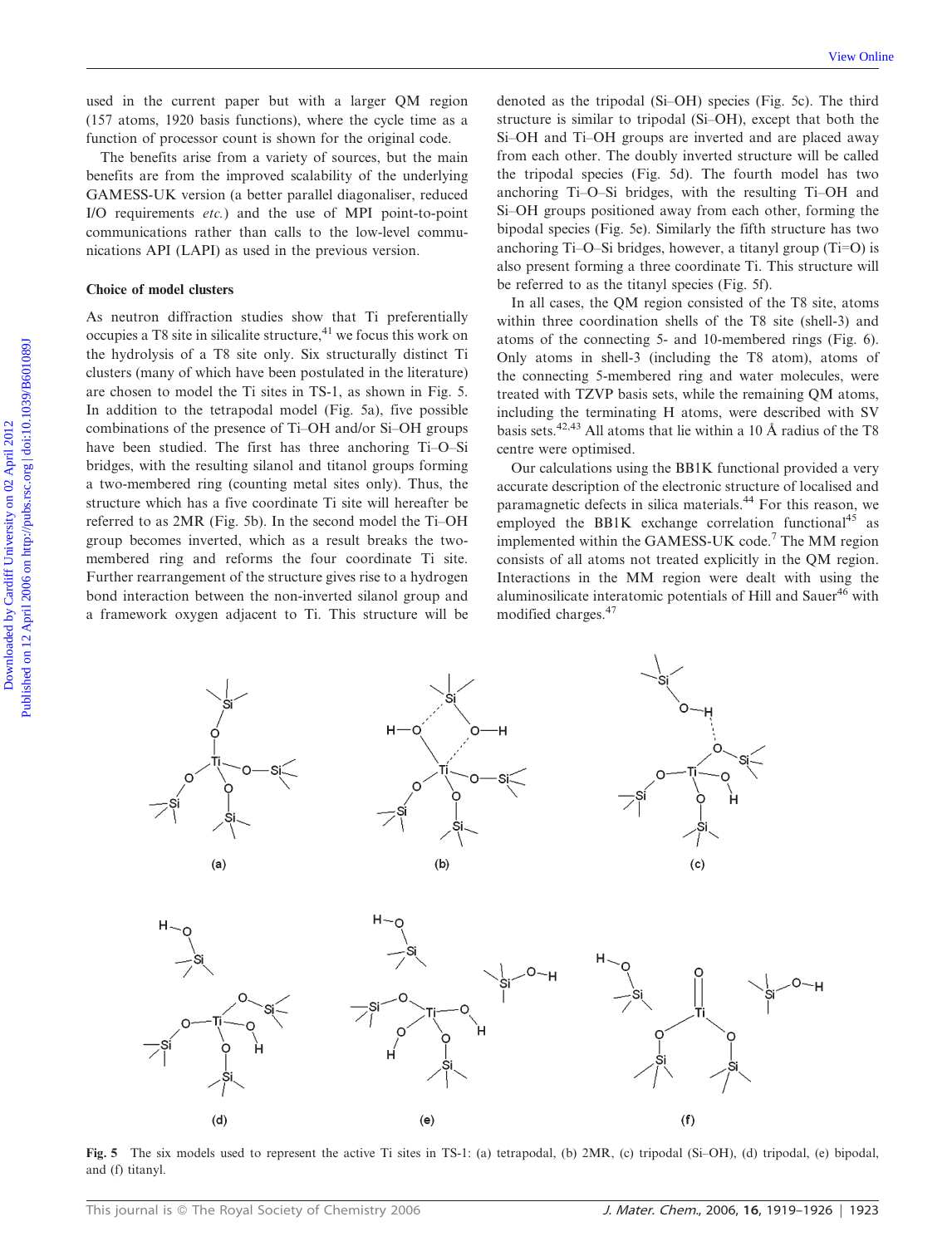

Fig. 6 A QM cluster with the tetrapodal model. The QM atoms treated with TZVP basis set are highlighted (sphere and cylinders), while the remaining atoms are described with SV basis sets. The H terminating atoms are omitted for clarity.

# QM/MM results for hydrolysis and inversion of tetrahedral Ti centres in TS-1

## Reaction energies

We found that the titanyl species requires the highest energy of formation among all structures studied (142 kJ mol<sup>-1</sup> to form from the bipodal Ti by water extraction). As its presence in the catalyst is not supported by experiment either we will not consider it further.

The calculated energies of formation of the hydrolysed sites in silica and Ti-silicate are shown in the reaction scheme presented in Fig. 7.

The formation energy of the Si ion in the different structural environments indicates that the order of stability of these species decreases as: tripodal > tetrapodal > bipodal > 2MR, whereas for the Ti silicate clusters, which includes the tripodal (SiOH) intermediate, the order is slightly different: tripodal > tripodal (SiOH) > tetrapodal > bipodal > 2MR.

In both sets of calculations, the 2MR cluster is markedly higher in energy than the other three clusters, being 109 and 62 kJ mol<sup>-1</sup> less stable than the pure silica and the Tisubstituted tetrapodal model, respectively. The large difference in energy is attributed to the formation of bridging silanol and/or titanol groups, which repel each other. However, the repulsion of these hydroxyl groups, which are analogous to bridging Si–O(H)–Al groups in acidic zeolites, is released after the inversion of the tetrahedral sites. During the inversion process, the Si and/or Ti atoms (bonded to the hydroxyl groups) move away from their tetrahedral configuration to a new 'external' relaxed position. The hydroxyl groups follow the T-atoms, which breaks the two-membered ring and forms the more stable tripodal structure.

Fig. 7 also shows that the tripodal structure is lower in energy by 12 kJ mol<sup>-1</sup> than the tripodal (SiOH). This result suggests that the silanol inversion process required to transform the tripodal (SiOH) to the tripodal structure can easily occur under experimental conditions, and thus can be considered as an intermediate step in the formation of the tripodal structure. We can also conclude that the hydrogen bond formed between the silanol group and an adjacent bridging oxygen (with bond distance of 1.77  $\AA$ ) in the tripodal



Fig. 7 Hydrolysis reaction scheme for Si and Ti sites in TS-1. Calculated formation energies in  $kJ$  mol<sup>-1</sup>. The energies indicated are calculated from Ti- and Si-centred clusters (Si values in parentheses).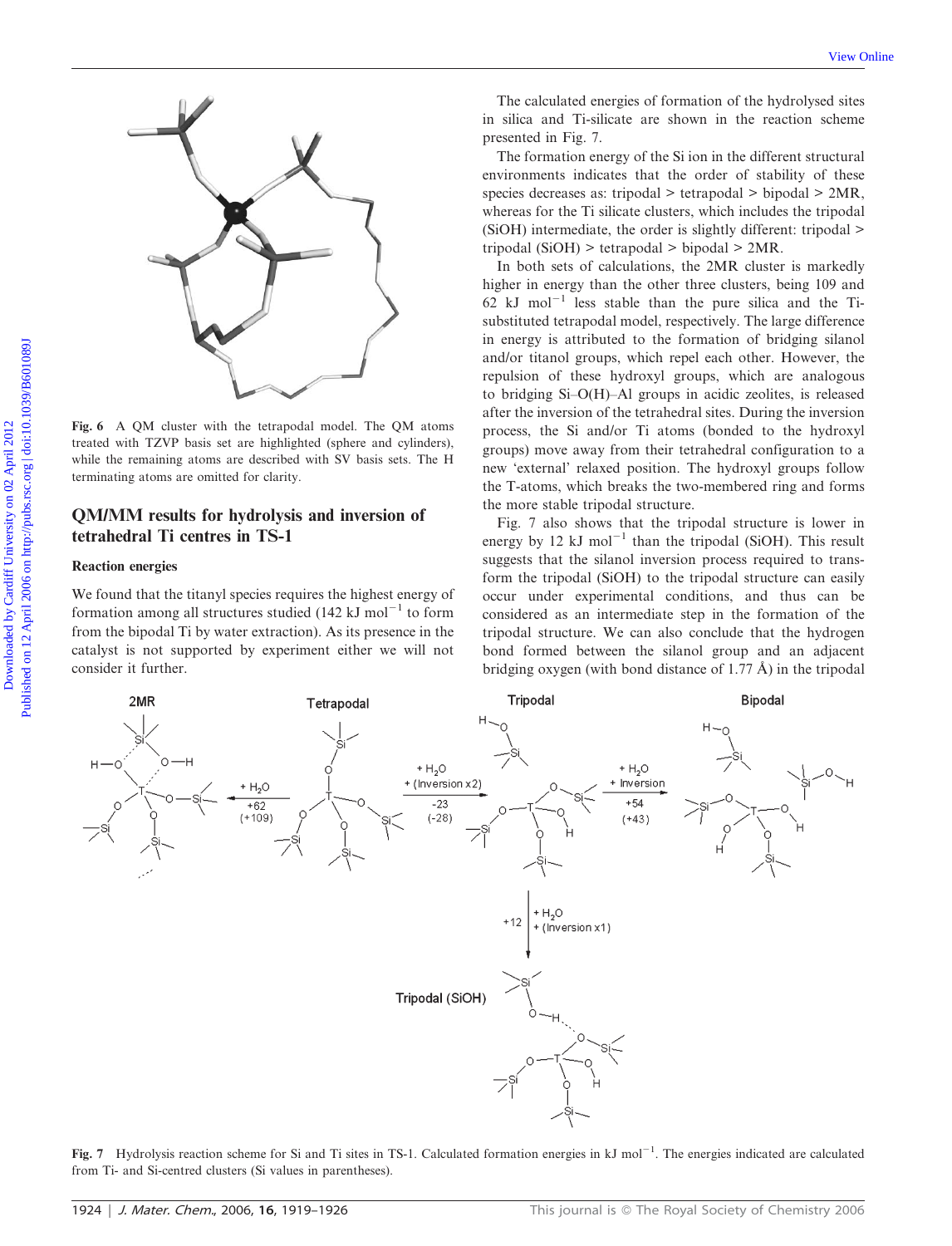(SiOH) structure is relatively weak, and thus can be easily broken. The weak character of the bond is also corroborated by a  $119^{\circ}$  bond angle and a 0.97 Å length of the hydroxyl bond, the values being in the characteristic range for free silanols.

It should also be noted that the formation of the tripodal site in the silicate host (via hydrolysis of the tetrapodal site) is calculated to be more exothermic (by 5 kJ mol<sup>-1</sup>) than the one formed in Ti substituted structures.

In summary, our results indicate that T-atoms in tripodal structures are the most stable sites in anhydrous conditions, being 23 kJ mol<sup>-1</sup> and 28 kJ mol<sup>-1</sup> more energetically favourable than the tetrapodal Ti and Si sites, respectively. As already mentioned, the formation of the tripodal site involves the hydrolysis of one T–O–Si bridge, which as a result creates a silanol and a titanol group. In a real system, in the presence of water in zeolite channels, it is likely that these silanol and titanol groups are further stabilised by hydrogen bonds. Assuming that one of these groups is involved in only one hydrogen bond, and using the estimate of an H-bond strength as  $\sim$  20 kJ mol<sup>-1</sup>, there is little difference in energy between the tripodal and tetrapodal complexes. On the other hand, the formation of 2MR and bipodal sites in silica and Ti-silicate frameworks via hydrolysis of tetrapodal sites is calculated to be endothermic. Although the 2MR and bipodal sites are unstable with respect to both tetra- and tripodal sites, the hydrolysis reaction may be thermally assisted under experimental conditions. The only exception to this conclusion is the 2MR site in silicate, which is found to be highly unstable with respect to the tetrapodal site (by 109 kJ mol<sup> $-1$ </sup>), and therefore would be present only as a short-lived intermediate. The tripodal, tripodal (SiOH), tetrapodal, and to a lesser extent the bipodal and 2MR species are therefore proposed to be stable in the TS-1 framework, whilst only the tripodal, tetrapodal and bipodal sites are expected to be stable in pure silicalite. CSOH) structure is relatively weak, and thus can be easily Table 2 Selection of calculated and representations by a 119 bost can conclude the hydroxical material published on the conclusion of the basis of the conclusion

#### Structural features

In this section we concentrate on the two ground state structures identified above. Tables 1 and 2 show a comparison of the geometrical parameters of the two structures with available EXAFS fitted data.

In line with EXAFS experiments, $25$  the main structural effect of Ti substitution is an increase in the T–O bond lengths (by  $0.14-0.18$  Å), which is accompanied by an increase in the T–Si distances (by  $0.08-0.17$  Å) and a small reduction in the

Table 1 Selection of calculated and experimental geometrical parameters of the Ti-silicate model of the tetrapodal T-sites. Bond distances in Å and bond angles in

| Ti-O distance                                     |                                           | Ti-Si distance |                                                                                                            | $Ti-O-Si$ angle $O-Ti-O$ angle |                                                                 |            |  |  |  |
|---------------------------------------------------|-------------------------------------------|----------------|------------------------------------------------------------------------------------------------------------|--------------------------------|-----------------------------------------------------------------|------------|--|--|--|
|                                                   | Calc. Expt.                               |                | Calc. $Expt.^{a}$                                                                                          |                                | Calc. Expt. <sup><i>a</i></sup> Calc. Expt. <sup><i>a</i></sup> |            |  |  |  |
| 1.78<br>1.79<br>1.80                              | $1.74$ $1.81$ + 0.02 3.17 3.21 + 0.02 139 |                | $3.27$ $3.25 + 0.02$ 155<br>$3.35$ $3.37 + 0.02$ 157 $162 + 5$ 108<br>$3.37$ $3.37$ + 0.02 163 162 + 5 110 |                                | $141 + 5$ 104 104-111<br>$145 + 5105$                           | 114<br>115 |  |  |  |
| $a$ Experimental data taken from refs. 25 and 30. |                                           |                |                                                                                                            |                                |                                                                 |            |  |  |  |

Table 2 Selection of calculated and experimental geometrical parameters of the Ti-silicate model of the tripodal T-sites. Bond distances in Å and bond angles in

| Ti-O distance                                                       |                    |                      | Ti-Si distance                                  | Ti-O-Si angle     |                                     |  |  |  |
|---------------------------------------------------------------------|--------------------|----------------------|-------------------------------------------------|-------------------|-------------------------------------|--|--|--|
| Calc.                                                               | Expt. <sup>a</sup> | Calc.                | Expt. <sup>a</sup>                              | Calc.             | Expt. <sup>a</sup>                  |  |  |  |
| 1.78<br>1.79<br>1.80<br>$1.75^{b}$                                  | $1.81 + 0.02$      | 3.16<br>3.16<br>3.34 | $3.23 + 0.02$<br>$3.23 + 0.02$<br>$3.37 + 0.02$ | 137<br>137<br>157 | $142 + 5$<br>$142 + 5$<br>$161 + 5$ |  |  |  |
| $a$ Experimental data taken from ref. 25. $b$ Refers to Ti-OH bond. |                    |                      |                                                 |                   |                                     |  |  |  |

corresponding T–O–Si and O–T–O bond angles. The fact that the bond angles are only slightly distorted (less than  $10^{\circ}$ ) suggests that the four T–O–Si and six O–Si–O angles are independent of the nature of the substituted cation, which is consistent with results from previous quantum mechanical calculations.27,30

As reported from experiments on TS-1, the local geometry of the tetrapodal model has four Ti–O bond distances and four Ti–O–Si bond angles, which are not equivalent.<sup>25</sup> If we combine closely related distances and their respective bond angles, we find that there are two average bond angles with values of 140 and  $160^\circ$ . EXAFS data on TS-1 also show similar values, however, the distribution of the four angles is different. In our calculated model, we find one Ti–O–Si bond angle at  $140^\circ$  and three at  $160^\circ$ , whilst experiments predict two Ti–O–Si bond angles at  $140^\circ$  and two at  $160^\circ$ . The splitting of the four Ti–O–Si angles into two couples was also obtained in several quantum mechanical studies. $27,30$  In Table 1 the experimental values refer to untreated TS-1 samples, however, additional results (not reported here) show that when TS-1 is pre-treated with ammonium acetate the distribution of the Ti–O–Si angle changes (one at  $140^{\circ}$  and three at  $160^{\circ}$ ). Although these bond angles of the pre-treated TS-1 samples are consistent with the results obtained here, it has been documented that tripodal sites are the most dominant species in treated samples. Furthermore, the quality of the EXAFS fit of treated TS-1 is found to be poorer than that of the untreated samples ( $R$ -factor $\dagger$  of 24 versus 15), which stresses the point that comparisons between calculated and experimental results should be dealt with carefully. In the case of the tripodal cluster, the calculated structural parameters compare well with those obtained from TS-1 samples pre-treated with ammonium acetate, in agreement with experiments. According to Table 2 the three Ti–OSi distances are consistent with the experimental values reported at 1.81 Å with an experimental error of  $\pm 0.02$  Å. Despite the fact that two of the computed Ti–Si distances (both at 3.16 Å) are shorter than those observed  $(3.23 \text{ Å with } +0.02 \text{ Å error})$ , the distribution of the three Ti–Si distances, as well as the distribution of the Ti–O–Si angles for the calculated and experimental structures are in good agreement.

To our knowledge, there are no EXAFS data available for the bipodal model in TS-1. However, if we compare the

 $\dagger$  R-Factor is a measure of how close a theoretical model is to the experimental data: the lower the value the closer the fit. In ref. 37 the theoretical models were obtained from DFT cluster models.